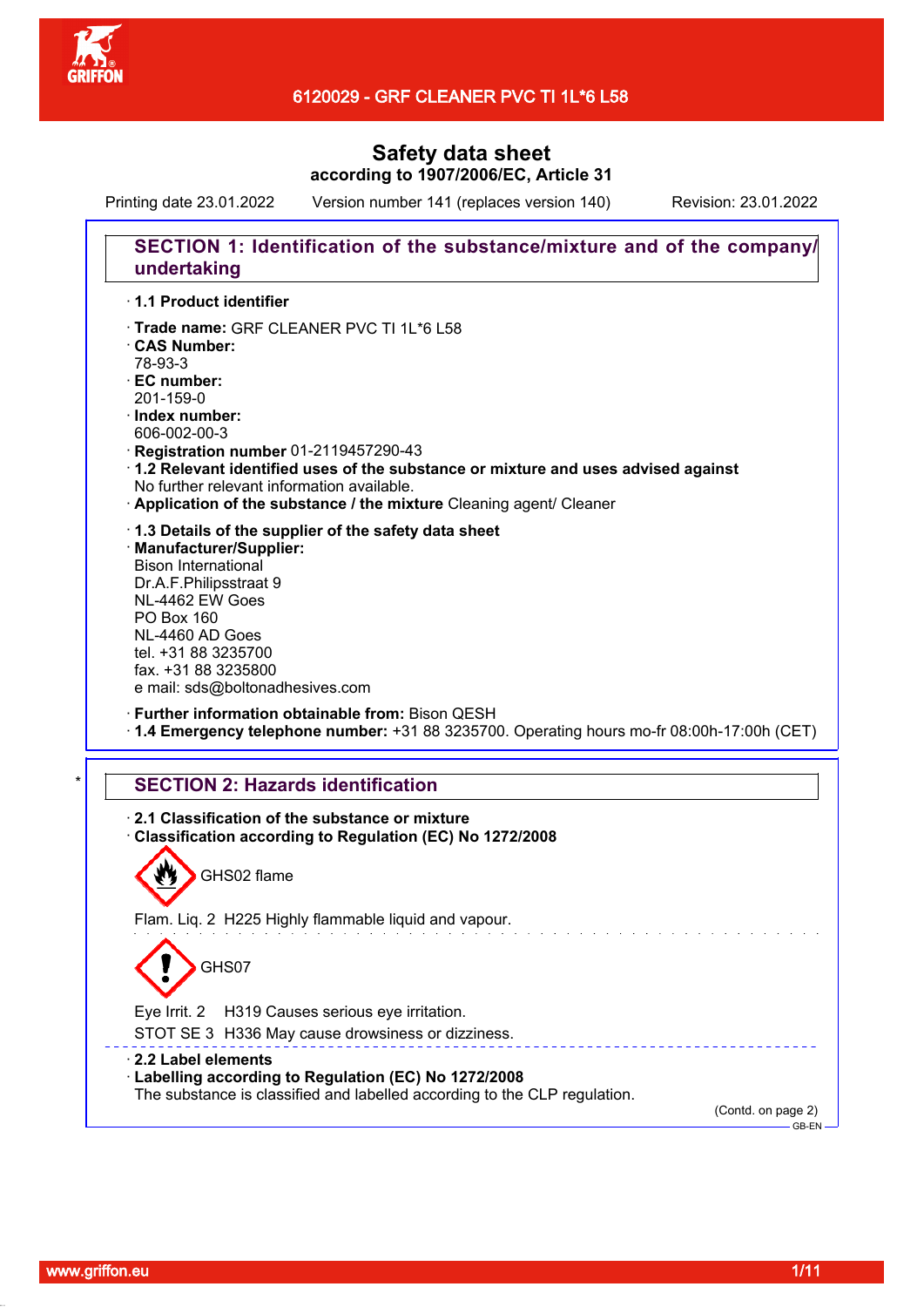

Printing date 23.01.2022 Version number 141 (replaces version 140) Revision: 23.01.2022

(Contd. of page 1)

#### Trade name: GRF CLEANER PVC TI 1L\*6 L58

· **Hazard pictograms**



- · **Signal word** Danger
- · **Hazard-determining components of labelling:** butanone
- · **Hazard statements**
- H225 Highly flammable liquid and vapour.
- H319 Causes serious eye irritation.
- H336 May cause drowsiness or dizziness.
- · **Precautionary statements**
- P101 If medical advice is needed, have product container or label at hand.
- P102 Keep out of reach of children.
- P210 Keep away from heat, hot surfaces, sparks, open flames and other ignition sources. No smoking.
- P261 Avoid breathing vapours.
- P370+P378 In case of fire: Use to extinguish: Water haze, Alcohol resistant foam, Fireextinguishing powder, Carbon dioxide.
- P403+P233 Store in a well-ventilated place. Keep container tightly closed.
- P501 Dispose of contents/container in accordance with national regulations.

### · **Additional information:**

EUH066 Repeated exposure may cause skin dryness or cracking.

- Labelling of packages where the contents do not exceed 125 ml
- · **Hazard pictograms**



- · **Signal word** Danger
- · **Hazard-determining components of labelling:**
- butanone
- · **Hazard statements**
- H336 May cause drowsiness or dizziness.
- · **Precautionary statements**
- P101 If medical advice is needed, have product container or label at hand.
- P102 Keep out of reach of children.
- P261 Avoid breathing vapours.
- P501 Dispose of contents/container in accordance with national regulations.
- · **2.3 Other hazards**
- · **Results of PBT and vPvB assessment**
- · **PBT:** Not applicable.
- · **vPvB:** Not applicable.

(Contd. on page 3) GB-EN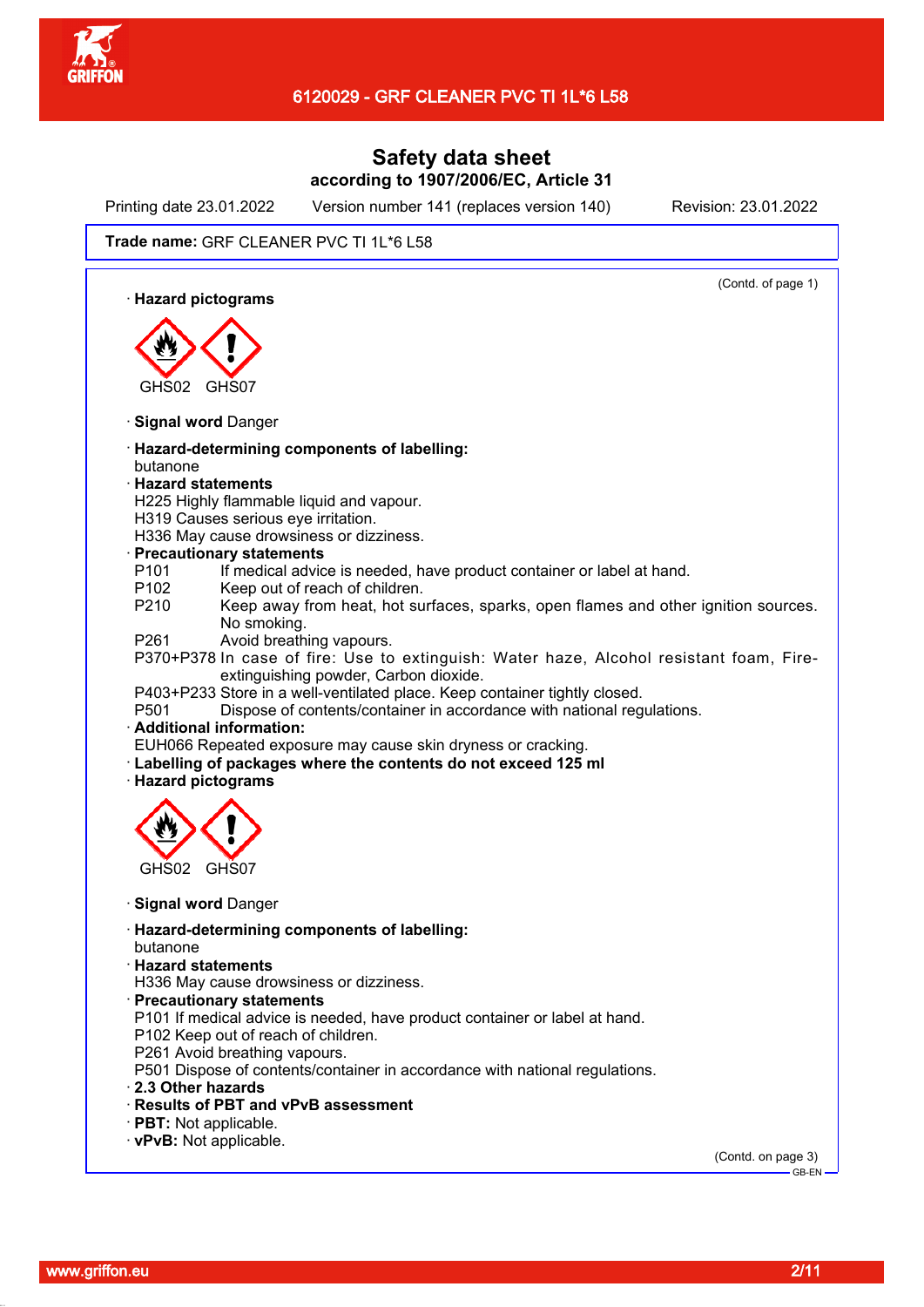

Printing date 23.01.2022 Version number 141 (replaces version 140) Revision: 23.01.2022

Trade name: GRF CLEANER PVC TI 1L\*6 L58

· **Determination of endocrine-disrupting properties**

(Contd. of page 2)

List II

## **SECTION 3: Composition/information on ingredients**

- · **3.1 Substances**
- · **CAS No. Description**
- 78-93-3 butanone
- · **Identification number(s)**
- · **EC number:** 201-159-0
- · **Index number:** 606-002-00-3

## **SECTION 4: First aid measures**

- · **4.1 Description of first aid measures**
- · **General information:** No special measures required.
- · **After inhalation:**
- Supply fresh air; consult doctor in case of complaints. No special measures required.
- · **After skin contact:** Generally the product does not irritate the skin.
- · **After eye contact:**

Rinse opened eye for several minutes under running water. If symptoms persist, consult a doctor. · **After swallowing:** If symptoms persist consult doctor.

- · **4.2 Most important symptoms and effects, both acute and delayed**
- No further relevant information available.
- · **4.3 Indication of any immediate medical attention and special treatment needed** No further relevant information available.

|  | <b>SECTION 5: Firefighting measures</b> |  |
|--|-----------------------------------------|--|
|--|-----------------------------------------|--|

- · **5.1 Extinguishing media**
- · **Suitable extinguishing agents:**
- Water haze

Alcohol resistant foam

Fire-extinguishing powder

- Carbon dioxide
- · **For safety reasons unsuitable extinguishing agents:** Water with full jet
- · **5.2 Special hazards arising from the substance or mixture**
- No further relevant information available.
- · **5.3 Advice for firefighters**
- · **Protective equipment:** No special measures required.
- · **Additional information**
- Cool endangered receptacles with water spray.

Collect contaminated fire fighting water separately. It must not enter the sewage system.

(Contd. on page 4)

 $-$ GB-EN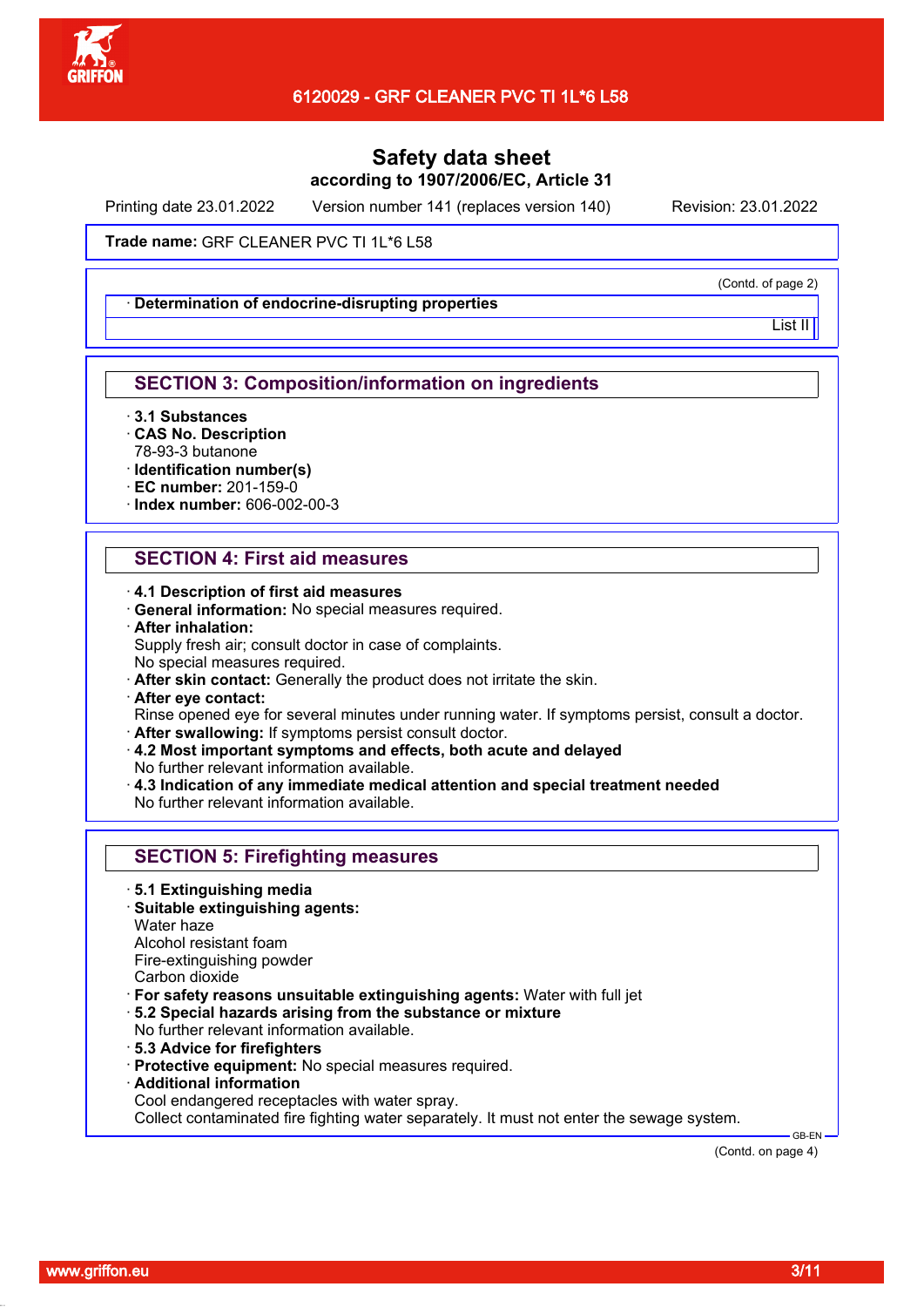

Printing date 23.01.2022 Version number 141 (replaces version 140) Revision: 23.01.2022

### Trade name: GRF CLEANER PVC TI 1L\*6 L58

(Contd. of page 3)

### \* **SECTION 6: Accidental release measures**

- · **6.1 Personal precautions, protective equipment and emergency procedures** Wear protective equipment. Keep unprotected persons away.
- · **6.2 Environmental precautions:** Do not allow to enter sewers/ surface or ground water.
- · **6.3 Methods and material for containment and cleaning up:** Send for recovery or disposal in suitable receptacles. Absorb with liquid-binding material (sand, diatomite, acid binders, universal binders, sawdust).
- Ensure adequate ventilation.
- · **6.4 Reference to other sections**

See Section 7 for information on safe handling.

See Section 8 for information on personal protection equipment.

See Section 13 for disposal information.

# **SECTION 7: Handling and storage**

· **7.1 Precautions for safe handling** Ensure good interior ventilation, especially at floor level. (Fumes are heavier than air). Ensure good ventilation/exhaustion at the workplace. Prevent formation of aerosols. · **Information about fire - and explosion protection:**

Keep ignition sources away - Do not smoke.

Protect against electrostatic charges.

- · **7.2 Conditions for safe storage, including any incompatibilities**
- · **Storage:**
- · **Requirements to be met by storerooms and receptacles:** Store in a cool location.
- · **Information about storage in one common storage facility:** Not required.
- · **Further information about storage conditions:**
- Keep container tightly sealed.

Store in cool, dry conditions in well sealed receptacles.

- · **Storage class:** 3
- · **7.3 Specific end use(s)** No further relevant information available.

## **SECTION 8: Exposure controls/personal protection**

· **8.1 Control parameters**

| 78-93-3 butanone<br>WEL Short-term value: 899 mg/m <sup>3</sup> , 300 ppm<br>Long-term value: 600 mg/m <sup>3</sup> , 200 ppm<br>Sk, BMGV<br>$\cdot$ DNELs<br>78-93-3 butanone | · Ingredients with limit values that require monitoring at the workplace: |                                   |  |
|--------------------------------------------------------------------------------------------------------------------------------------------------------------------------------|---------------------------------------------------------------------------|-----------------------------------|--|
|                                                                                                                                                                                |                                                                           |                                   |  |
|                                                                                                                                                                                |                                                                           |                                   |  |
|                                                                                                                                                                                |                                                                           |                                   |  |
|                                                                                                                                                                                |                                                                           |                                   |  |
|                                                                                                                                                                                | Consumer, oral, longterm exposition<br>Oral                               | 31 mg/kg bw/day                   |  |
| 412 mg/kg bw/day<br>Consumer, dermal, longterm exposition<br>Dermal                                                                                                            |                                                                           |                                   |  |
| Inhalative   Consumer, inhalation, longterm exposition  <br>106 mg/m <sup>3</sup>                                                                                              |                                                                           |                                   |  |
|                                                                                                                                                                                |                                                                           | (Contd. on page 5)<br>$-$ GB-FN - |  |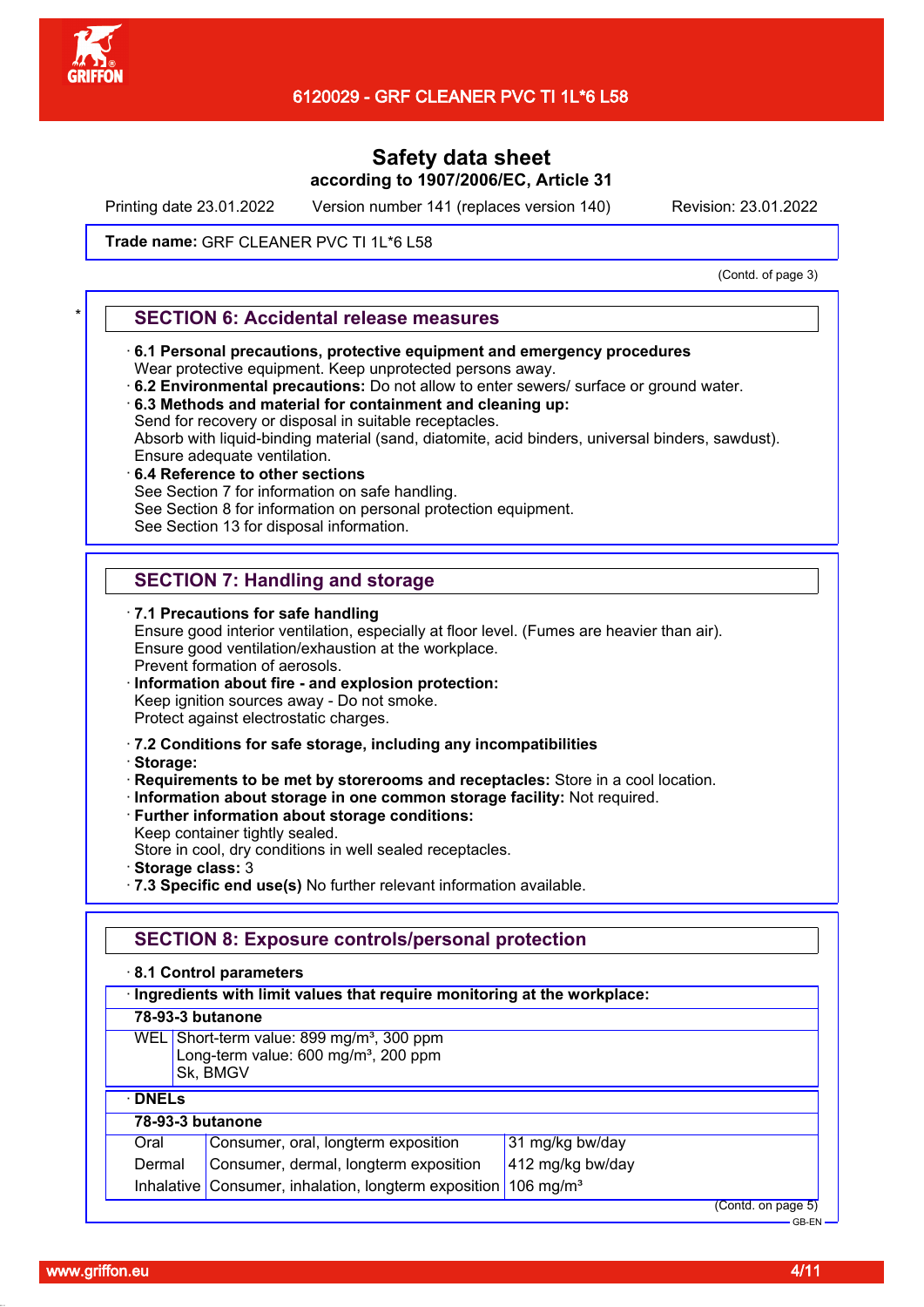

Printing date 23.01.2022 Version number 141 (replaces version 140) Revision: 23.01.2022

#### Trade name: GRF CLEANER PVC TI 1L\*6 L58

| · PNECs                                                                                               |                                                                                                |                                                                                                  |
|-------------------------------------------------------------------------------------------------------|------------------------------------------------------------------------------------------------|--------------------------------------------------------------------------------------------------|
| 78-93-3 butanone                                                                                      |                                                                                                |                                                                                                  |
| Fresh water                                                                                           | 55.8 mg/l                                                                                      |                                                                                                  |
|                                                                                                       | Marine water 55.8 mg/l                                                                         |                                                                                                  |
| Soil                                                                                                  | 22.5 mg/kg                                                                                     |                                                                                                  |
|                                                                                                       | · Ingredients with biological limit values:                                                    |                                                                                                  |
| 78-93-3 butanone                                                                                      |                                                                                                |                                                                                                  |
| BMGV 70 µmol/L                                                                                        |                                                                                                |                                                                                                  |
|                                                                                                       | Medium: urine                                                                                  |                                                                                                  |
|                                                                                                       | Sampling time: post shift                                                                      |                                                                                                  |
|                                                                                                       | Parameter: butan-2-one                                                                         |                                                                                                  |
|                                                                                                       |                                                                                                | Additional information: The lists valid during the making were used as basis.                    |
|                                                                                                       | 8.2 Exposure controls                                                                          |                                                                                                  |
|                                                                                                       | · Appropriate engineering controls No further data; see item 7.                                |                                                                                                  |
|                                                                                                       |                                                                                                | · Individual protection measures, such as personal protective equipment                          |
|                                                                                                       | · General protective and hygienic measures:                                                    |                                                                                                  |
|                                                                                                       |                                                                                                | The usual precautionary measures are to be adhered to when handling chemicals.                   |
|                                                                                                       | Keep away from foodstuffs, beverages and feed.                                                 |                                                                                                  |
|                                                                                                       | Immediately remove all soiled and contaminated clothing                                        |                                                                                                  |
|                                                                                                       | Wash hands before breaks and at the end of work.                                               |                                                                                                  |
|                                                                                                       | Do not inhale gases / fumes / aerosols.                                                        |                                                                                                  |
|                                                                                                       | Avoid contact with the eyes.                                                                   |                                                                                                  |
|                                                                                                       | Avoid contact with the eyes and skin.                                                          |                                                                                                  |
|                                                                                                       | · Respiratory protection:                                                                      |                                                                                                  |
|                                                                                                       |                                                                                                | Use suitable respiratory protective device in case of insufficient ventilation.                  |
|                                                                                                       | · Recommended filter device for short term use: Filter A                                       |                                                                                                  |
| · Hand protection                                                                                     |                                                                                                |                                                                                                  |
|                                                                                                       | Solvent resistant gloves                                                                       |                                                                                                  |
|                                                                                                       |                                                                                                | The glove material has to be impermeable and resistant to the product/ the substance/ the        |
| preparation.                                                                                          |                                                                                                |                                                                                                  |
| Selection of the glove material on consideration of the penetration times, rates of diffusion and the |                                                                                                |                                                                                                  |
| degradation                                                                                           |                                                                                                |                                                                                                  |
| · Material of gloves                                                                                  |                                                                                                |                                                                                                  |
| Butyl rubber, BR                                                                                      |                                                                                                |                                                                                                  |
|                                                                                                       | Recommended thickness of the material: $> 0.7$ mm                                              |                                                                                                  |
|                                                                                                       | · Penetration time of glove material                                                           |                                                                                                  |
|                                                                                                       |                                                                                                | For the mixture of chemicals mentioned below the penetration time has to be at least 120 minutes |
|                                                                                                       | (Permeation according to EN 374 Part 3: Level 4).                                              |                                                                                                  |
|                                                                                                       | · Eye/face protection                                                                          |                                                                                                  |
|                                                                                                       |                                                                                                |                                                                                                  |
|                                                                                                       |                                                                                                |                                                                                                  |
|                                                                                                       | Tightly sealed goggles                                                                         |                                                                                                  |
|                                                                                                       |                                                                                                |                                                                                                  |
|                                                                                                       |                                                                                                |                                                                                                  |
|                                                                                                       | Goggles recommended during refilling<br>Body protection: Solvent resistant protective clothing |                                                                                                  |
|                                                                                                       |                                                                                                |                                                                                                  |

(Contd. on page 6)

GB-EN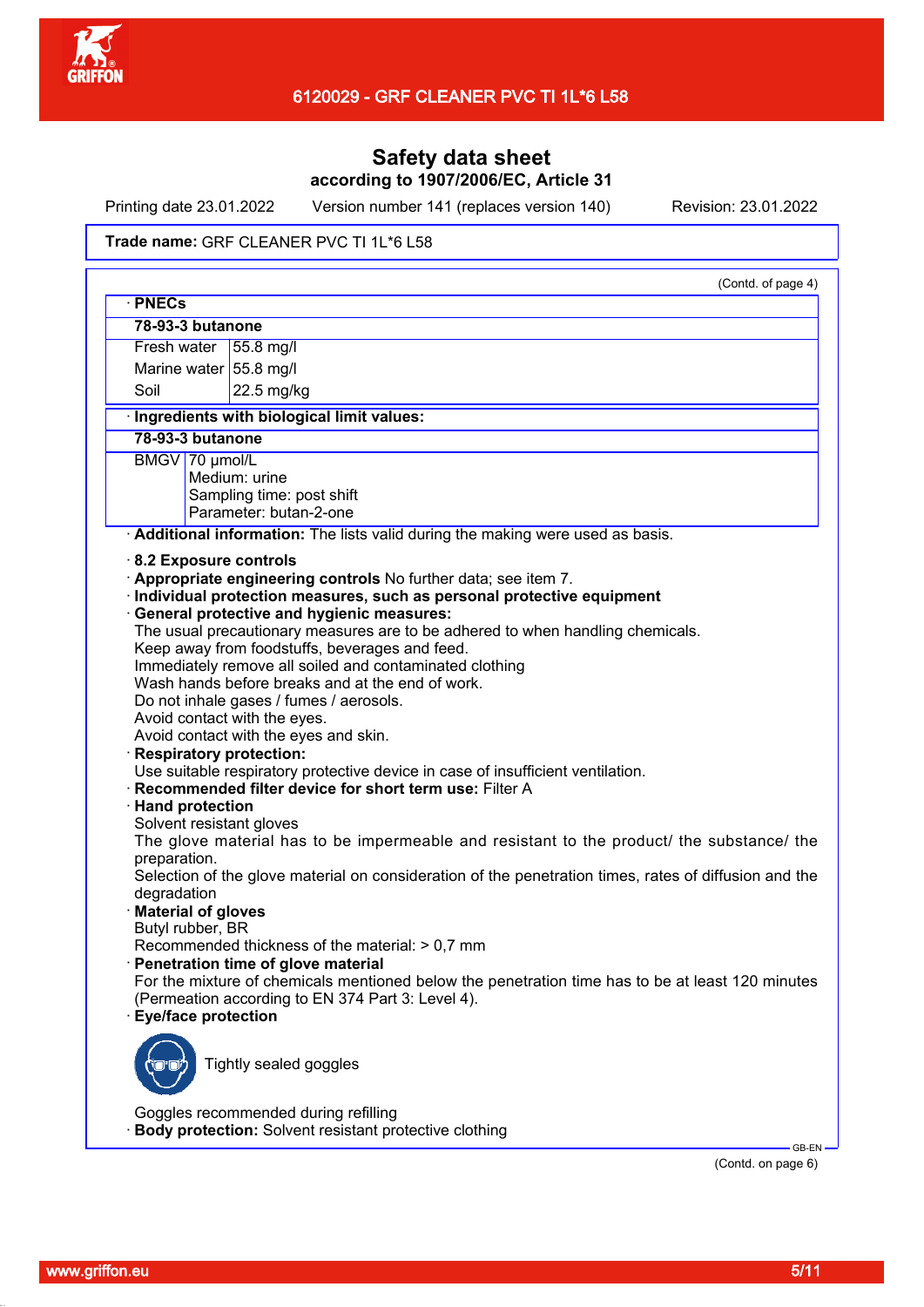

Printing date 23.01.2022 Version number 141 (replaces version 140) Revision: 23.01.2022

Trade name: GRF CLEANER PVC TI 1L\*6 L58

(Contd. of page 5)

| <b>General Information</b><br>· Physical state<br>Fluid<br>Colourless<br>Like ketone<br>Not determined.<br>$-86.3 °C$<br>Melting point/freezing point:<br>79-80.5 °C<br>boiling range<br>Not applicable.<br>1.8 Vol %<br>11.5 Vol %<br>$-9 °C$<br>Not determined.<br>Decomposition temperature:<br>Not determined.<br>Not determined.<br>Not determined.<br>0.4 mPas<br>290 g/l<br>Not determined.<br>value)<br>105 hPa<br>Density at 20 °C:<br>$0.804 - 0.807$ g/cm <sup>3</sup><br>Not determined.<br>Not determined.<br>All relevant physical data were determined for the<br>mixture. All non-determined data are not<br>measurable or not relevant for the<br>characterization of the mixture.<br>Fluid<br>and environment, and on safety.<br>514 °C<br>Product is not explosive. However, formation of<br>explosive air/vapour mixtures are possible.<br>100.0%<br>Organic solvents:<br>0.0%<br>Change in condition<br>Not determined.<br><b>Evaporation rate</b><br>classes<br>Void<br><b>Explosives</b> | 9.1 Information on basic physical and chemical properties |  |
|-----------------------------------------------------------------------------------------------------------------------------------------------------------------------------------------------------------------------------------------------------------------------------------------------------------------------------------------------------------------------------------------------------------------------------------------------------------------------------------------------------------------------------------------------------------------------------------------------------------------------------------------------------------------------------------------------------------------------------------------------------------------------------------------------------------------------------------------------------------------------------------------------------------------------------------------------------------------------------------------------------------------|-----------------------------------------------------------|--|
| · Colour:<br>· Odour:<br>Odour threshold:<br><b>Boiling point or initial boiling point and</b><br>· Flammability<br>water at 20 $^{\circ}$ C:<br>· Density and/or relative density<br>· Appearance:<br>$\cdot$ Form:<br>Important information on protection of health<br>· Ignition temperature:<br><b>Explosive properties:</b><br>· Solids content:<br>Information with regard to physical hazard                                                                                                                                                                                                                                                                                                                                                                                                                                                                                                                                                                                                             |                                                           |  |
|                                                                                                                                                                                                                                                                                                                                                                                                                                                                                                                                                                                                                                                                                                                                                                                                                                                                                                                                                                                                                 |                                                           |  |
|                                                                                                                                                                                                                                                                                                                                                                                                                                                                                                                                                                                                                                                                                                                                                                                                                                                                                                                                                                                                                 |                                                           |  |
|                                                                                                                                                                                                                                                                                                                                                                                                                                                                                                                                                                                                                                                                                                                                                                                                                                                                                                                                                                                                                 |                                                           |  |
|                                                                                                                                                                                                                                                                                                                                                                                                                                                                                                                                                                                                                                                                                                                                                                                                                                                                                                                                                                                                                 |                                                           |  |
|                                                                                                                                                                                                                                                                                                                                                                                                                                                                                                                                                                                                                                                                                                                                                                                                                                                                                                                                                                                                                 |                                                           |  |
|                                                                                                                                                                                                                                                                                                                                                                                                                                                                                                                                                                                                                                                                                                                                                                                                                                                                                                                                                                                                                 |                                                           |  |
| <b>Lower and upper explosion limit</b><br>· Lower:<br>· Upper:<br>· Flash point:<br>· Auto-ignition temperature:<br>∴pH<br>· Viscosity:                                                                                                                                                                                                                                                                                                                                                                                                                                                                                                                                                                                                                                                                                                                                                                                                                                                                         |                                                           |  |
|                                                                                                                                                                                                                                                                                                                                                                                                                                                                                                                                                                                                                                                                                                                                                                                                                                                                                                                                                                                                                 |                                                           |  |
|                                                                                                                                                                                                                                                                                                                                                                                                                                                                                                                                                                                                                                                                                                                                                                                                                                                                                                                                                                                                                 |                                                           |  |
|                                                                                                                                                                                                                                                                                                                                                                                                                                                                                                                                                                                                                                                                                                                                                                                                                                                                                                                                                                                                                 |                                                           |  |
|                                                                                                                                                                                                                                                                                                                                                                                                                                                                                                                                                                                                                                                                                                                                                                                                                                                                                                                                                                                                                 |                                                           |  |
|                                                                                                                                                                                                                                                                                                                                                                                                                                                                                                                                                                                                                                                                                                                                                                                                                                                                                                                                                                                                                 |                                                           |  |
|                                                                                                                                                                                                                                                                                                                                                                                                                                                                                                                                                                                                                                                                                                                                                                                                                                                                                                                                                                                                                 |                                                           |  |
|                                                                                                                                                                                                                                                                                                                                                                                                                                                                                                                                                                                                                                                                                                                                                                                                                                                                                                                                                                                                                 |                                                           |  |
|                                                                                                                                                                                                                                                                                                                                                                                                                                                                                                                                                                                                                                                                                                                                                                                                                                                                                                                                                                                                                 |                                                           |  |
| · Kinematic viscosity<br>Dynamic at 20 °C:<br>· Solubility<br>· Partition coefficient n-octanol/water (log<br>· Vapour pressure at 20 °C:<br>· Relative density<br>· Vapour density<br>9.2 Other information                                                                                                                                                                                                                                                                                                                                                                                                                                                                                                                                                                                                                                                                                                                                                                                                    |                                                           |  |
|                                                                                                                                                                                                                                                                                                                                                                                                                                                                                                                                                                                                                                                                                                                                                                                                                                                                                                                                                                                                                 |                                                           |  |
|                                                                                                                                                                                                                                                                                                                                                                                                                                                                                                                                                                                                                                                                                                                                                                                                                                                                                                                                                                                                                 |                                                           |  |
|                                                                                                                                                                                                                                                                                                                                                                                                                                                                                                                                                                                                                                                                                                                                                                                                                                                                                                                                                                                                                 |                                                           |  |
|                                                                                                                                                                                                                                                                                                                                                                                                                                                                                                                                                                                                                                                                                                                                                                                                                                                                                                                                                                                                                 |                                                           |  |
|                                                                                                                                                                                                                                                                                                                                                                                                                                                                                                                                                                                                                                                                                                                                                                                                                                                                                                                                                                                                                 |                                                           |  |
|                                                                                                                                                                                                                                                                                                                                                                                                                                                                                                                                                                                                                                                                                                                                                                                                                                                                                                                                                                                                                 |                                                           |  |
|                                                                                                                                                                                                                                                                                                                                                                                                                                                                                                                                                                                                                                                                                                                                                                                                                                                                                                                                                                                                                 |                                                           |  |
|                                                                                                                                                                                                                                                                                                                                                                                                                                                                                                                                                                                                                                                                                                                                                                                                                                                                                                                                                                                                                 |                                                           |  |
|                                                                                                                                                                                                                                                                                                                                                                                                                                                                                                                                                                                                                                                                                                                                                                                                                                                                                                                                                                                                                 |                                                           |  |
|                                                                                                                                                                                                                                                                                                                                                                                                                                                                                                                                                                                                                                                                                                                                                                                                                                                                                                                                                                                                                 |                                                           |  |
|                                                                                                                                                                                                                                                                                                                                                                                                                                                                                                                                                                                                                                                                                                                                                                                                                                                                                                                                                                                                                 |                                                           |  |
|                                                                                                                                                                                                                                                                                                                                                                                                                                                                                                                                                                                                                                                                                                                                                                                                                                                                                                                                                                                                                 |                                                           |  |
|                                                                                                                                                                                                                                                                                                                                                                                                                                                                                                                                                                                                                                                                                                                                                                                                                                                                                                                                                                                                                 |                                                           |  |
|                                                                                                                                                                                                                                                                                                                                                                                                                                                                                                                                                                                                                                                                                                                                                                                                                                                                                                                                                                                                                 |                                                           |  |
|                                                                                                                                                                                                                                                                                                                                                                                                                                                                                                                                                                                                                                                                                                                                                                                                                                                                                                                                                                                                                 |                                                           |  |
|                                                                                                                                                                                                                                                                                                                                                                                                                                                                                                                                                                                                                                                                                                                                                                                                                                                                                                                                                                                                                 |                                                           |  |
|                                                                                                                                                                                                                                                                                                                                                                                                                                                                                                                                                                                                                                                                                                                                                                                                                                                                                                                                                                                                                 |                                                           |  |
|                                                                                                                                                                                                                                                                                                                                                                                                                                                                                                                                                                                                                                                                                                                                                                                                                                                                                                                                                                                                                 |                                                           |  |
|                                                                                                                                                                                                                                                                                                                                                                                                                                                                                                                                                                                                                                                                                                                                                                                                                                                                                                                                                                                                                 |                                                           |  |
|                                                                                                                                                                                                                                                                                                                                                                                                                                                                                                                                                                                                                                                                                                                                                                                                                                                                                                                                                                                                                 |                                                           |  |
|                                                                                                                                                                                                                                                                                                                                                                                                                                                                                                                                                                                                                                                                                                                                                                                                                                                                                                                                                                                                                 |                                                           |  |
|                                                                                                                                                                                                                                                                                                                                                                                                                                                                                                                                                                                                                                                                                                                                                                                                                                                                                                                                                                                                                 |                                                           |  |
|                                                                                                                                                                                                                                                                                                                                                                                                                                                                                                                                                                                                                                                                                                                                                                                                                                                                                                                                                                                                                 |                                                           |  |
|                                                                                                                                                                                                                                                                                                                                                                                                                                                                                                                                                                                                                                                                                                                                                                                                                                                                                                                                                                                                                 |                                                           |  |
|                                                                                                                                                                                                                                                                                                                                                                                                                                                                                                                                                                                                                                                                                                                                                                                                                                                                                                                                                                                                                 |                                                           |  |
|                                                                                                                                                                                                                                                                                                                                                                                                                                                                                                                                                                                                                                                                                                                                                                                                                                                                                                                                                                                                                 |                                                           |  |
|                                                                                                                                                                                                                                                                                                                                                                                                                                                                                                                                                                                                                                                                                                                                                                                                                                                                                                                                                                                                                 |                                                           |  |
|                                                                                                                                                                                                                                                                                                                                                                                                                                                                                                                                                                                                                                                                                                                                                                                                                                                                                                                                                                                                                 |                                                           |  |
|                                                                                                                                                                                                                                                                                                                                                                                                                                                                                                                                                                                                                                                                                                                                                                                                                                                                                                                                                                                                                 |                                                           |  |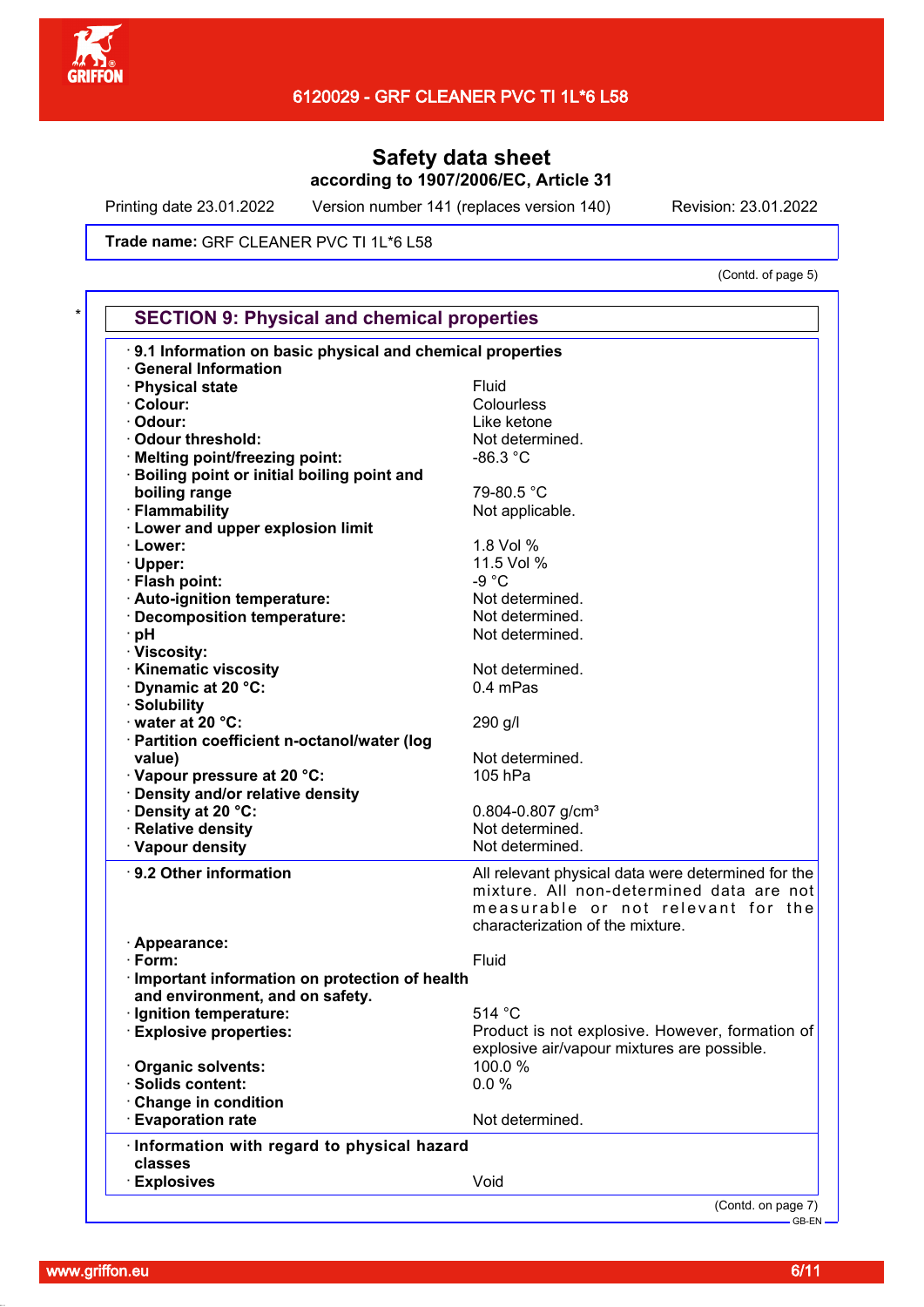

Printing date 23.01.2022 Version number 141 (replaces version 140) Revision: 23.01.2022

#### Trade name: GRF CLEANER PVC TI 1L\*6 L58

|                                               | (Contd. of page 6)                  |
|-----------------------------------------------|-------------------------------------|
| · Flammable gases                             | Void                                |
| · Aerosols                                    | Void                                |
| · Oxidising gases                             | Void                                |
| <b>Gases under pressure</b>                   | Void                                |
| · Flammable liquids                           | Highly flammable liquid and vapour. |
| $\cdot$ Flammable solids                      | Void                                |
| $\cdot$ Self-reactive substances and mixtures | Void                                |
| · Pyrophoric liquids                          | Void                                |
| · Pyrophoric solids                           | Void                                |
| · Self-heating substances and mixtures        | Void                                |
| · Substances and mixtures, which emit         |                                     |
| flammable gases in contact with water         | Void                                |
| <b>Oxidising liquids</b>                      | Void                                |
| <b>Oxidising solids</b>                       | Void                                |
| <b>Organic peroxides</b>                      | Void                                |
| <b>Corrosive to metals</b>                    | Void                                |
| <b>Desensitised explosives</b>                | Void                                |

## **SECTION 10: Stability and reactivity**

- · **10.1 Reactivity** No further relevant information available.
- · **10.2 Chemical stability**
- · **Thermal decomposition / conditions to be avoided:**

No decomposition if used according to specifications.

- · **10.3 Possibility of hazardous reactions** No dangerous reactions known.
- · **10.4 Conditions to avoid** No further relevant information available.
- · **10.5 Incompatible materials:** No further relevant information available.
- · **10.6 Hazardous decomposition products:** Danger of forming toxic pyrolysis products.

### **SECTION 11: Toxicological information**

· **11.1 Information on hazard classes as defined in Regulation (EC) No 1272/2008** · **Acute toxicity** Based on available data, the classification criteria are not met.

#### · **LD/LC50 values relevant for classification:**

### **78-93-3 butanone**

Oral LD50 3300 mg/kg (rat)

Dermal LD50 5000 mg/kg (rabbit)

· **Skin corrosion/irritation** Based on available data, the classification criteria are not met.

- · **Serious eye damage/irritation** Causes serious eye irritation.
- · **Respiratory or skin sensitisation** Based on available data, the classification criteria are not met.
- **Germ cell mutagenicity**

Not applicable.

Based on available data, the classification criteria are not met.

- · **Carcinogenicity** Based on available data, the classification criteria are not met.
- · **Reproductive toxicity** Based on available data, the classification criteria are not met.
- · **STOT-single exposure** May cause drowsiness or dizziness.
- · **STOT-repeated exposure** Based on available data, the classification criteria are not met.

(Contd. on page 8) GB-EN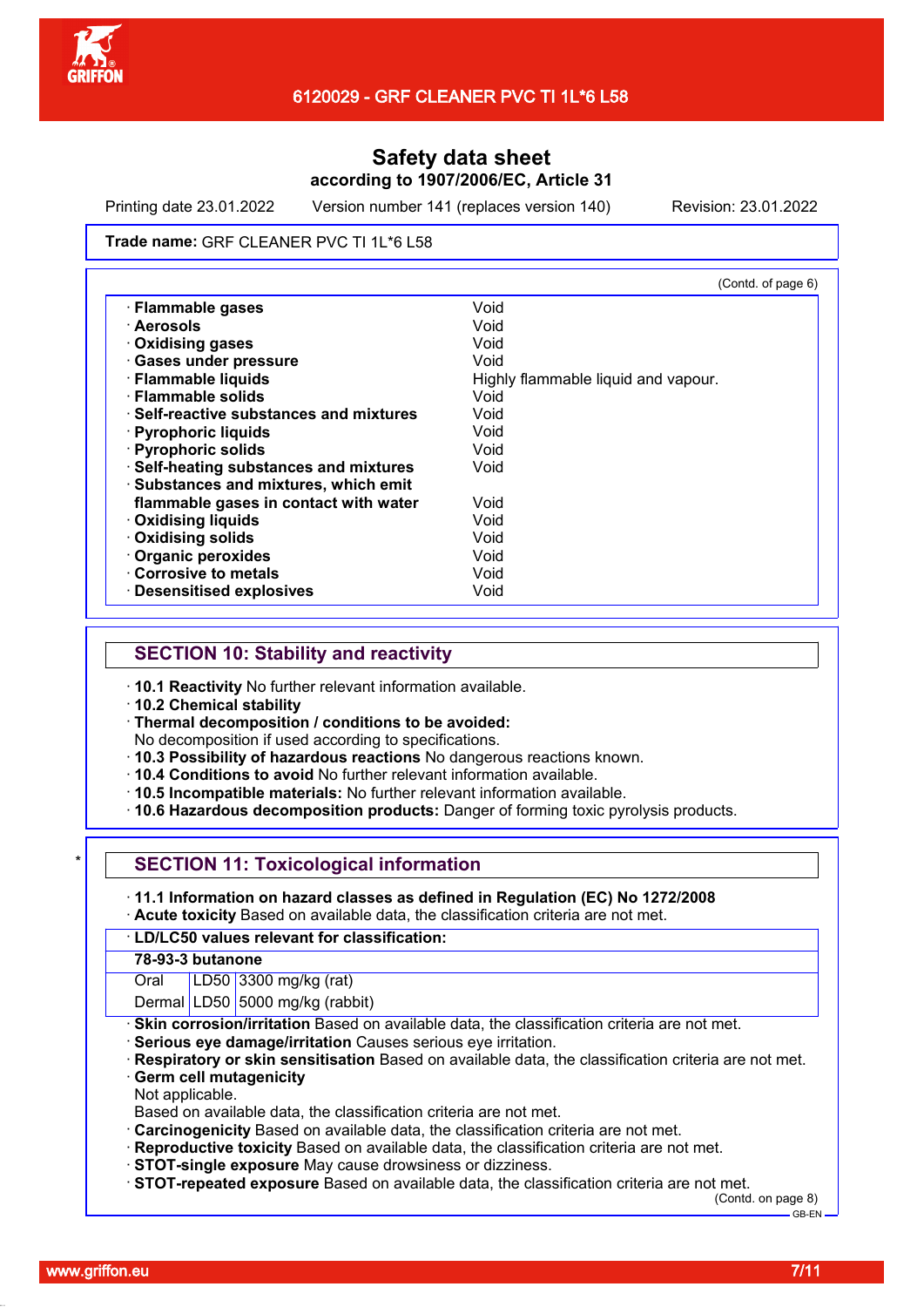

Printing date 23.01.2022 Version number 141 (replaces version 140) Revision: 23.01.2022

### Trade name: GRF CLEANER PVC TI 1L\*6 L58

(Contd. of page 7)

List II<sup>I</sup>

· **Aspiration hazard** Based on available data, the classification criteria are not met.

· **Additional toxicological information:**

· **Acute effects (acute toxicity, irritation and corrosivity)** Not applicable.

· **Sensitisation** Not applicable.

- · **Repeated dose toxicity** Not applicable.
- · **11.2 Information on other hazards**

· **Endocrine disrupting properties**

## **SECTION 12: Ecological information**

#### · **12.1 Toxicity**

- · **Aquatic toxicity:** No further relevant information available.
- · **12.2 Persistence and degradability** No further relevant information available.
- · **12.3 Bioaccumulative potential** No further relevant information available.
- · **12.4 Mobility in soil** No further relevant information available.
- · **12.5 Results of PBT and vPvB assessment**
- · **PBT:** Not applicable.
- · **vPvB:** Not applicable.
- · **12.6 Endocrine disrupting properties**

For information on endocrine disrupting properties see section 11.

- · **12.7 Other adverse effects**
- · **Additional ecological information:**

· **General notes:**

Water hazard class 1 (German Regulation) (Assessment by list): slightly hazardous for water Do not allow undiluted product or large quantities of it to reach ground water, water course or sewage system.

## **SECTION 13: Disposal considerations**

### · **13.1 Waste treatment methods**

· **Recommendation**

Must not be disposed together with household garbage. Do not allow product to reach sewage system.

Disposal must be made according to official regulations.

#### · **Uncleaned packaging:**

· **Recommendation:**

Packagings that may not be cleansed are to be disposed of in the same manner as the product.

# **SECTION 14: Transport information**

· **14.1 UN number or ID number**

· **ADR/ADN, IMDG, IATA** UN1193

(Contd. on page 9)

GB-EN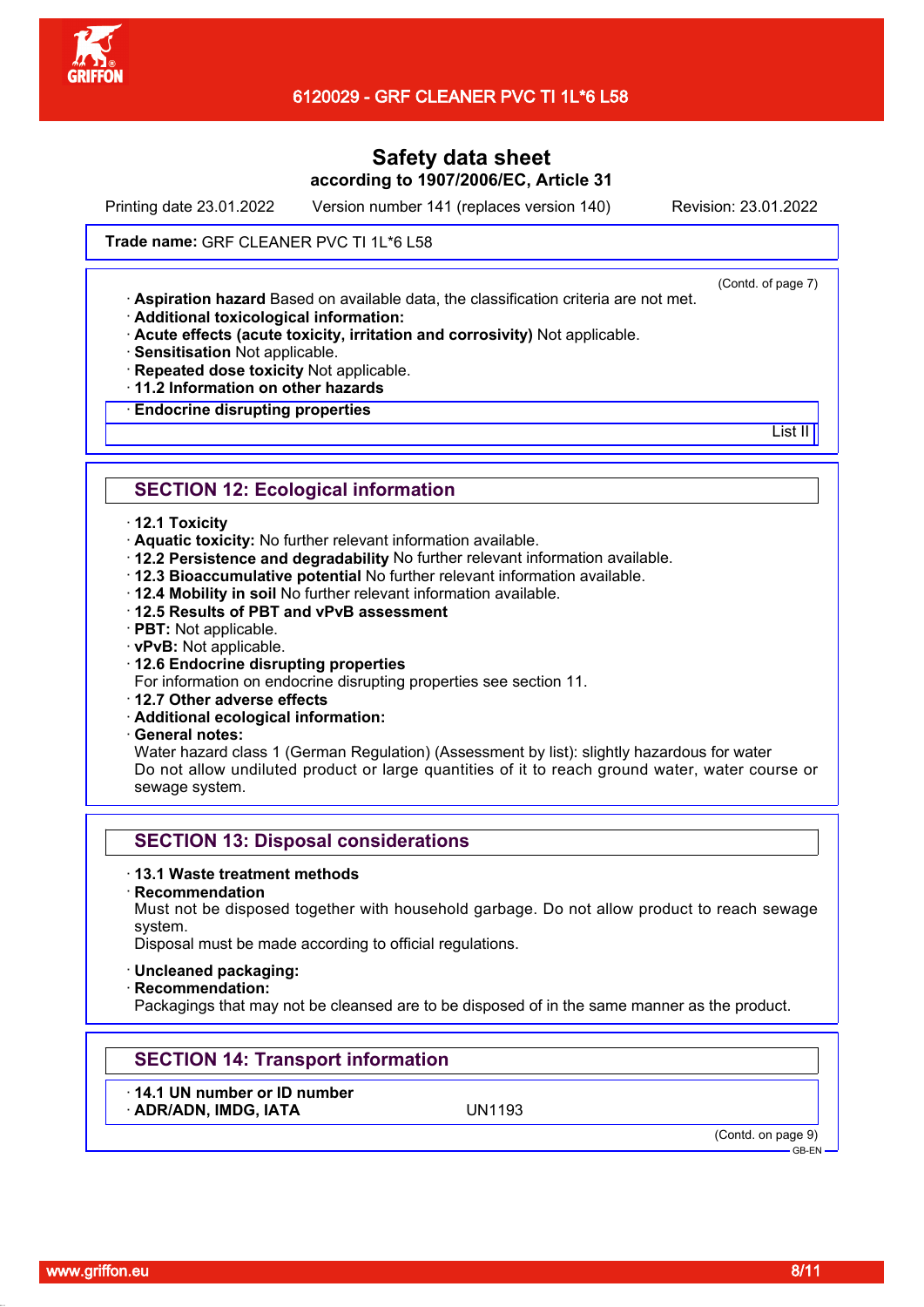

Printing date 23.01.2022 Version number 141 (replaces version 140) Revision: 23.01.2022

Trade name: GRF CLEANER PVC TI 1L\*6 L58

|                                                                           | (Contd. of page 8)                                                                                                       |
|---------------------------------------------------------------------------|--------------------------------------------------------------------------------------------------------------------------|
| 14.2 UN proper shipping name<br>· ADR/ADN<br>· IMDG, IATA                 | 1193 ETHYL METHYL KETONE (METHYL<br>ETHYL KETONE)<br>ETHYL METHYL KETONE (METHYL ETHYL<br><b>KETONE)</b>                 |
| 14.3 Transport hazard class(es)                                           |                                                                                                                          |
| · ADR/ADN                                                                 |                                                                                                                          |
|                                                                           |                                                                                                                          |
| · Class                                                                   | 3 (F1) Flammable liquids.                                                                                                |
| · Label<br>· IMDG, IATA                                                   | 3<br>.                                                                                                                   |
|                                                                           |                                                                                                                          |
| · Class<br>· Label                                                        | 3 Flammable liquids.<br>3                                                                                                |
| 14.4 Packing group<br>· ADR/ADN, IMDG, IATA                               | Ш                                                                                                                        |
| 14.5 Environmental hazards:<br>· Marine pollutant:                        | No                                                                                                                       |
| 14.6 Special precautions for user                                         | Warning: Flammable liquids.                                                                                              |
| · Hazard identification number (Kemler code): 33<br>· EMS Number:         | $F-E$ , S-D                                                                                                              |
| <b>Stowage Category</b>                                                   | B                                                                                                                        |
| 14.7 Maritime transport in bulk according to<br><b>IMO instruments</b>    | Not applicable.                                                                                                          |
| Transport/Additional information:<br><b>Quantity limitations</b>          | On passenger aircraft/rail: 5 L<br>On cargo aircraft only: 60 L                                                          |
| · ADR/ADN<br>· Limited quantities (LQ)<br><b>Excepted quantities (EQ)</b> | 1L<br>Code: E2<br>Maximum net quantity per inner packaging: 30 ml<br>Maximum net quantity per outer packaging: 500<br>ml |
| · Transport category<br>· Tunnel restriction code                         | $\overline{2}$<br>D/E                                                                                                    |
| · IMDG<br>· Limited quantities (LQ)                                       | 1L<br>Code: E2                                                                                                           |
| · Excepted quantities (EQ)                                                | $(Contd)$ on page $10$ )                                                                                                 |

(Contd. on pag

GB-EN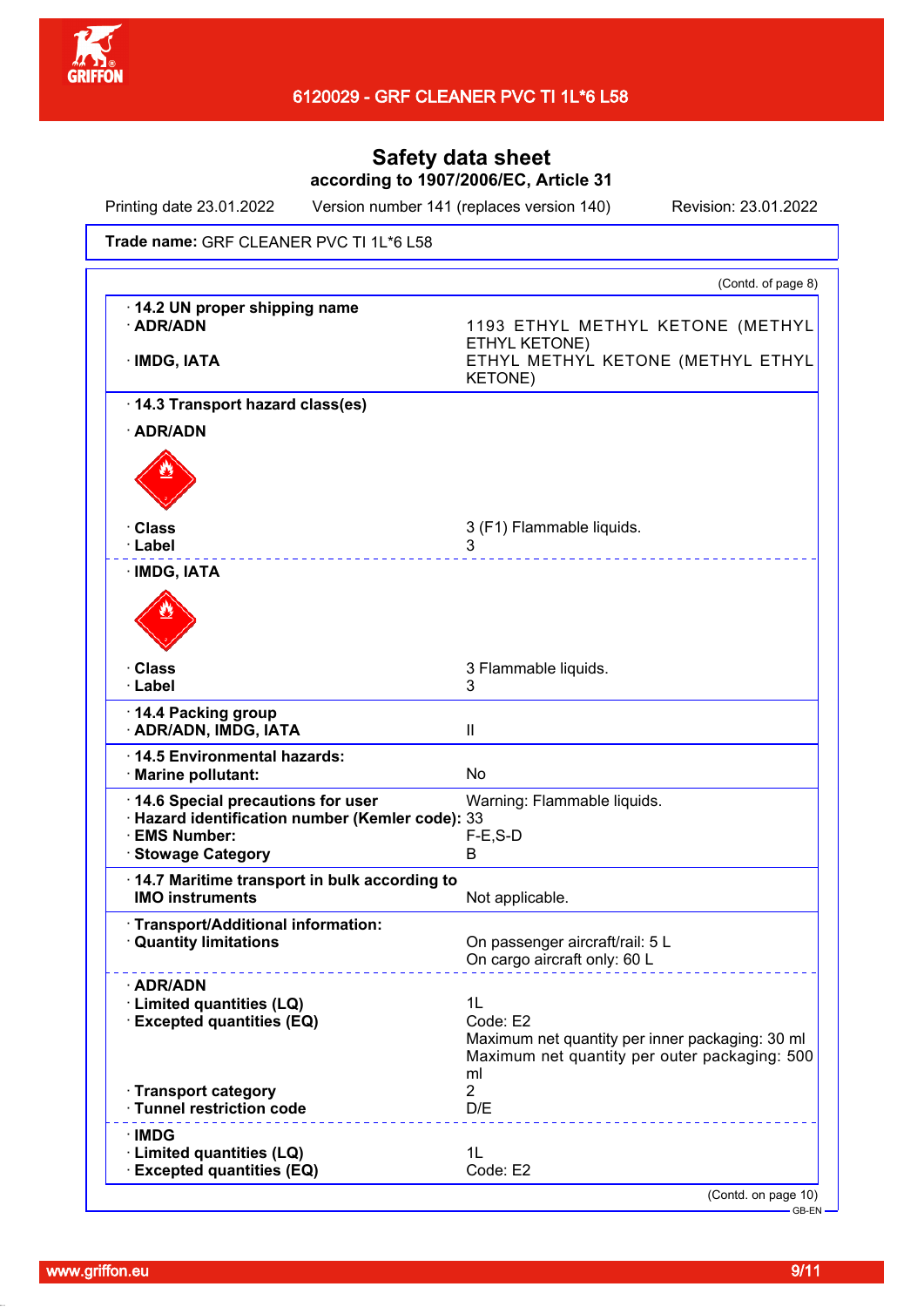

Printing date 23.01.2022 Version number 141 (replaces version 140) Revision: 23.01.2022

### Trade name: GRF CLEANER PVC TI 1L\*6 L58

|                        | (Contd. of page 9)                                                                                                                                                                                                                                                            |
|------------------------|-------------------------------------------------------------------------------------------------------------------------------------------------------------------------------------------------------------------------------------------------------------------------------|
| · Remarks:             | Maximum net quantity per inner packaging: 30 ml<br>Maximum net quantity per outer packaging: 500<br>ml<br>Under certain conditions substances in Class 3<br>(flammable liquids) can be classified in<br>packinggroup III.<br>See IMDG, Part 2, Chapter 2.3, Paragraph 2.3.2.2 |
| UN "Model Regulation": | UN 1193 ETHYL METHYL KETONE (METHYL<br>ETHYL KETONE), 3, II                                                                                                                                                                                                                   |

## **SECTION 15: Regulatory information**

· **15.1 Safety, health and environmental regulations/legislation specific for the substance or mixture**

- · **Directive 2012/18/EU**
- · **Named dangerous substances ANNEX I** Substance is not listed.
- · **Seveso category** P5c FLAMMABLE LIQUIDS

· **Qualifying quantity (tonnes) for the application of lower-tier requirements** 5000 t

· **Qualifying quantity (tonnes) for the application of upper-tier requirements** 50000 t

**REGULATION (EC) No 1907/2006 ANNEX XVII Conditions of restriction: 3** 

· **DIRECTIVE 2011/65/EU on the restriction of the use of certain hazardous substances in electrical and electronic equipment – Annex II**

Substance is not listed.

· **REGULATION (EU) 2019/1148**

· **Regulation (EC) No 273/2004 on drug precursors**

· **Regulation (EC) No 111/2005 laying down rules for the monitoring of trade between the Community and third countries in drug precursors**

### · **15.2 Chemical safety assessment:** A Chemical Safety Assessment has not been carried out.

## **SECTION 16: Other information**

This information is based on our present knowledge. However, this shall not constitute a guarantee for any specific product features and shall not establish a legally valid contractual relationship.

· **Classification according to Regulation (EC) No 1272/2008**

The classification of the mixture is generally based on the calculation method using substance data according to Regulation (EC) No 1272/2008.

- · **Department issuing SDS:** Bison QESH
- · **Contact:** Reach coordinator
- · **Date of previous version:** 26.07.2021

· **Version number of previous version:** 140

· **Abbreviations and acronyms:**

ADR: Accord relatif au transport international des marchandises dangereuses par route (European Agreement Concerning the International Carriage of Dangerous Goods by Road) IMDG: International Maritime Code for Dangerous Goods

(Contd. on page 11) GB-EN

3

3